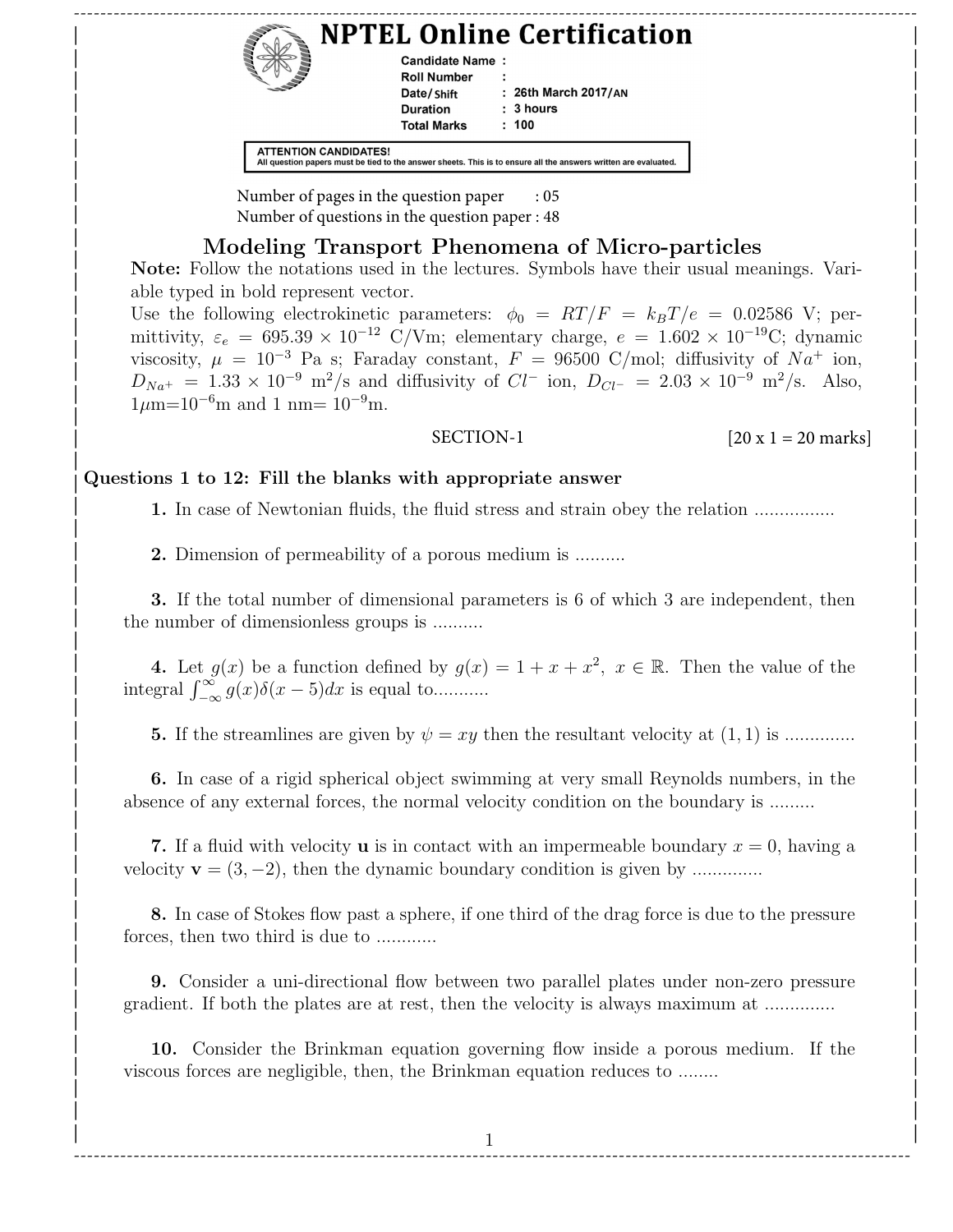| 11. Coulomb's law provides the <u>equal force</u> between two point charges.

**12.** The electric force on a charge q under an electric filed  $\bf{E}$  is \_\_\_\_\_.

13. In Cartesian coordinates if  $\mathbf{E} = (A, 0, 0)$ , where A is a constant, then the electric  $|$  potential  $\phi$  is  $\Box$ .

------------------------------------------------------------------------------------------------------------------------------- | | | | | |

| |

| |

| |

| |

| |

| |

14. The electric permittivity of a medium is <u>equal</u> than the electric permittivity of vacuum. | |

15. If **u** is the velocity field of an incompressible fluid then  $\nabla \cdot \mathbf{u} =$  \_\_\_\_.

16. In steady-state, if  $N_i$  is the molar flux of the  $i^{th}$  ionic species then  $\nabla \cdot N_i =$  \_\_\_\_\_.

| 17. If ions are obeying the Boltzmann distribution then the convective transport of ions  $are$  \_\_\_\_\_\_. | are <u>\_\_\_\_\_</u> | |

**18.** If  $n_1$  and  $n_2$  be the molar concentration of two ionic species with valence  $z_1$  and  $z_2$ , | respectively, then the charge density is \_\_\_\_\_\_\_\_\_.

| |

| |

| |

19. If **u** is the electrophoretic velocity of a particle under an electric field **E** then mobility is .  $\frac{1}{18}$   $\frac{1}{18}$ 

| 20. Debye-Hückel approximation is valid for surface charge density.

#### SECTION-II

#### | |  $\left| \begin{array}{ccc} \text{SECLION-II} & \text{I20 X Z = 40 Marks} \end{array} \right|$ **[20 x 2 = 40 marks]**

1. Consider the mass conservation equation in  $(r, \theta, z)$  cylindrical coordinates, where the  $\lim_{x \to 0}$  flow is axi-symmetric) given by  $\partial (rv_n)$   $\partial (rv_n)$   $\partial (v_n)$ 

$$
\frac{1}{r}\frac{\partial (rv_r)}{\partial r} + \frac{\partial v_z}{\partial z} = 0.
$$

If the velocity vector is only along the radial direction, then show that the radial velocity component  $v_r$  is of the form  $\frac{1}{r}f(z)$  for some arbitrary function f that depends only on z. | |

2. Consider the mass conservation equation given in  $(r, \theta, z)$  cylindrical coordinates, where the flow is axi-symmetric). The corresponding velocity components are given in as  $u_r = \frac{r^2z}{3}$  $\frac{2z}{3}, u_z = -\frac{rz^2}{2}$  $u_r = \frac{r^2 z}{3}, u_z = -\frac{r z^2}{2}$ . Then, compute the corresponding stream function.  $\frac{1}{3}, \frac{3}{2}, \frac{3}{2}, \frac{3}{2}$ 

#### |<br>
Answer questions 3 and 4 based on the following information: | |

Consider a sphere of radius 10 cm which is made of limestone. The volume occupied by | |  $\frac{1}{1}$  the void is 40 cm<sup>3</sup>. The mean grain diameter of the limestone particles is 1 mm. Then, | |

 $\overline{\mathbf{3.}}$  Find the porosity of the sphere.  $\begin{bmatrix} 1 & 0 & 1 \\ 0 & 0 & 1 \end{bmatrix}$ 

------------------------------------------------------------------------------------------------------------------------------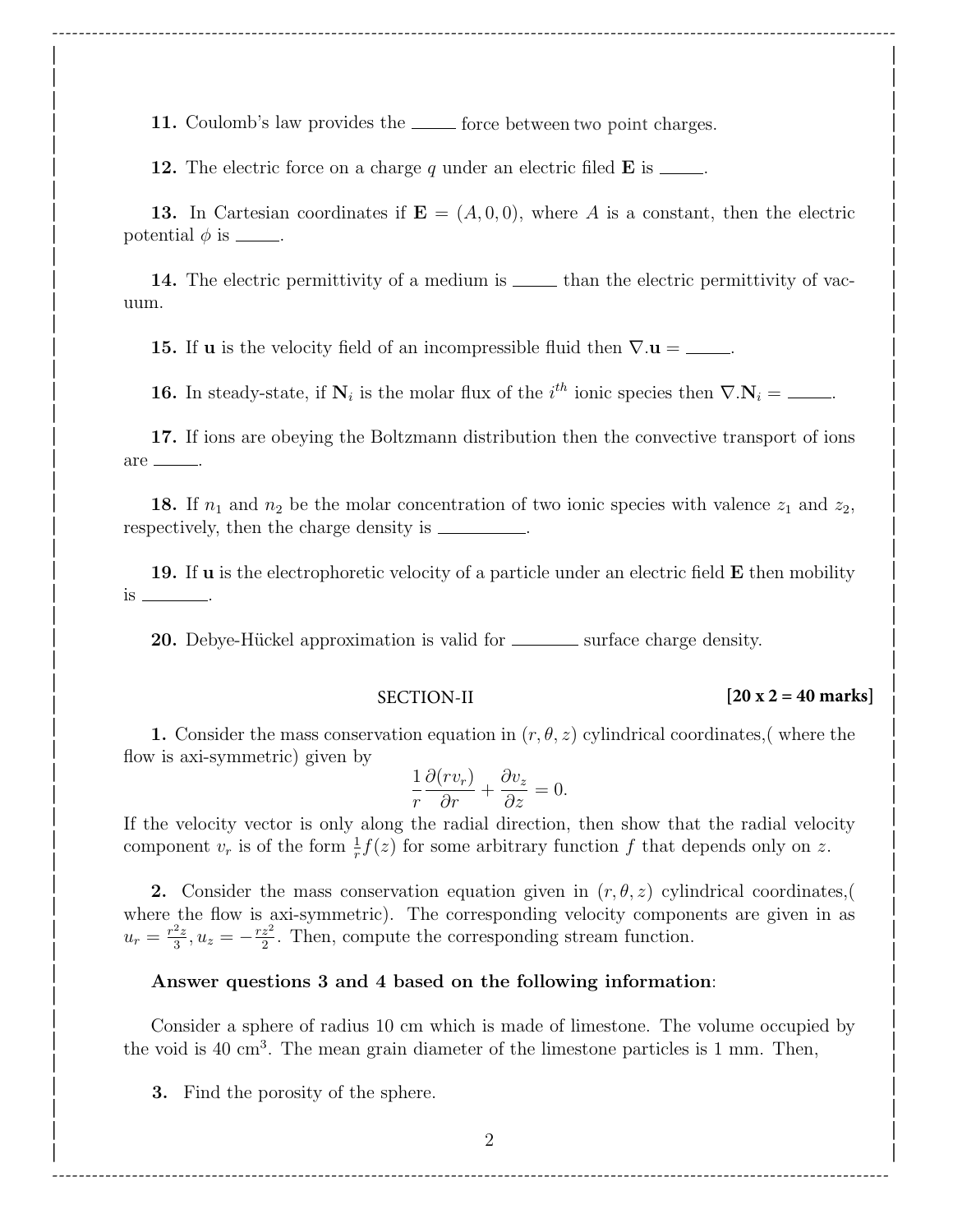4. Find the permeability of the sphere using Carman-Kozney relation,  $K = \frac{D_p^2 \phi^3}{180(1-\epsilon)}$  $\frac{D_p \varphi}{180(1-\phi)^2}$ .  $\overline{D}$   $\overline{D}$   $\overline{D}$   $\overline{D}$   $\overline{D}$   $\overline{D}$   $\overline{D}$   $\overline{D}$   $\overline{D}$   $\overline{D}$   $\overline{D}$   $\overline{D}$   $\overline{D}$   $\overline{D}$   $\overline{D}$   $\overline{D}$   $\overline{D}$   $\overline{D}$   $\overline{D}$   $\overline{D}$   $\overline{D}$   $\overline{D}$   $\overline{D}$   $\overline{D}$   $\overline{$ 4. Find the permeability of the sphere using Carman-Kozney relation,  $K = \frac{180(1-\phi)^2}{180(1-\phi)^2}$ .

------------------------------------------------------------------------------------------------------------------------------- | | | | | |

5. Consider the steady state heat conduction interior to a rigid impermeable sphere of radius  $a$  (with azimuthal axi-symmetry). We are seeking a solution of the form | |  $\mathcal{P}$   $\mathcal{P}$   $\mathcal{P}$   $\mathcal{P}$   $\mathcal{P}$   $\mathcal{P}$   $\mathcal{P}$   $\mathcal{P}$   $\mathcal{P}$   $\mathcal{P}$   $\mathcal{P}$   $\mathcal{P}$   $\mathcal{P}$   $\mathcal{P}$   $\mathcal{P}$   $\mathcal{P}$   $\mathcal{P}$   $\mathcal{P}$   $\mathcal{P}$   $\mathcal{P}$   $\mathcal{P}$   $\mathcal{P}$   $\mathcal{P}$   $\mathcal{P}$   $\mathcal{P$ 

$$
T(r,\theta) = \sum_{n=0}^{\infty} \left( a_n r^n + \frac{b_n}{r^{n+1}} \right) P_n(\cos \theta).
$$

If a heat source is located at the origin given by  $T_S(r, \theta) = \frac{50}{r^2} \cos \theta$ , then determine the coefficients  $b_n$ . (Hint:  $P_1(x) = x$ ). | | If a heat source is located at the origin given by  $T_S(r, \theta) = \frac{52}{r^2} \cos \theta$ , then determine the

6. Consider the free-space Green's function of unit strength,  $G(\mathbf{x}, \mathbf{x}_0) = \ln r$ , where  $\mathbf{x} = (x, y), \mathbf{x}_0 = (1, 2) \text{ and } r = |\mathbf{x} - \mathbf{x}_0|, \text{ then compute } \frac{\partial G}{\partial x}.$ | |

#### | Answer questions 7 and 8 based on the following information: | |

Consider Stokes equations governing viscous incompressible flow at very low Reynolds | | number (two-dimensional), where **v** represents the velocity, *p* represents the corresponding  $\Box$  pressure,  $\psi$  denote the stream function. Then, | |

7. Decide whether following quantities are harmonic or bi-harmonic, (i).  $\mathbf{v}$ , (ii).  $\nabla \times \mathbf{v}$ .

8. Decide whether following quantities are harmonic or bi-harmonic, (i).  $p$ , (ii).  $\psi$ . | | | |

| |

1 9. If the velocity vector corresponding to a three-dimensional viscous incompressible flow is given by  $\mathbf{u} = (yz-x, y+z, 0)$ , then compute the tangential stress components  $(\tau_{xy}, \tau_{yz}, \tau_{zx})$ .

10. Show that  $u = 2cxy$ ,  $v = c(a^2 + x^2 - y^2)$  are the velocity components of a possible fluid motion. Determine the corresponding stream function (c is a constant)

| |

| |

| |

| |

| |

11. Consider a point charge  $q = 0.005$  C is placed within the center of volume enclosed | by a sphere. Find the flux of the electric field through the surface of the sphere.

## Answer questions 12 - 16 based on the following statement:

A planar surface of  $\zeta$ -potential as  $2.586 \times 10^{-2}$  V is in contact with a NaCl solution with inverse of Debye length  $\kappa = 1.073 \times 10^{8} \text{ m}^{-1}$ , then:

|<br>
12. Find the surface charge density.

|

13. Use the Debye-Huckel approximation to find the electric potential at a point 0.5 nm. | | 15. Use the Debye-Hucker approximation to find the electric potential at a point 0.5 nm | | from the planar surface

14. Use Boltzmann distribution to obtain the ionic concentration of  $\text{Na}^+$  at the point 0.5 nm from the planar surface.

|<br>|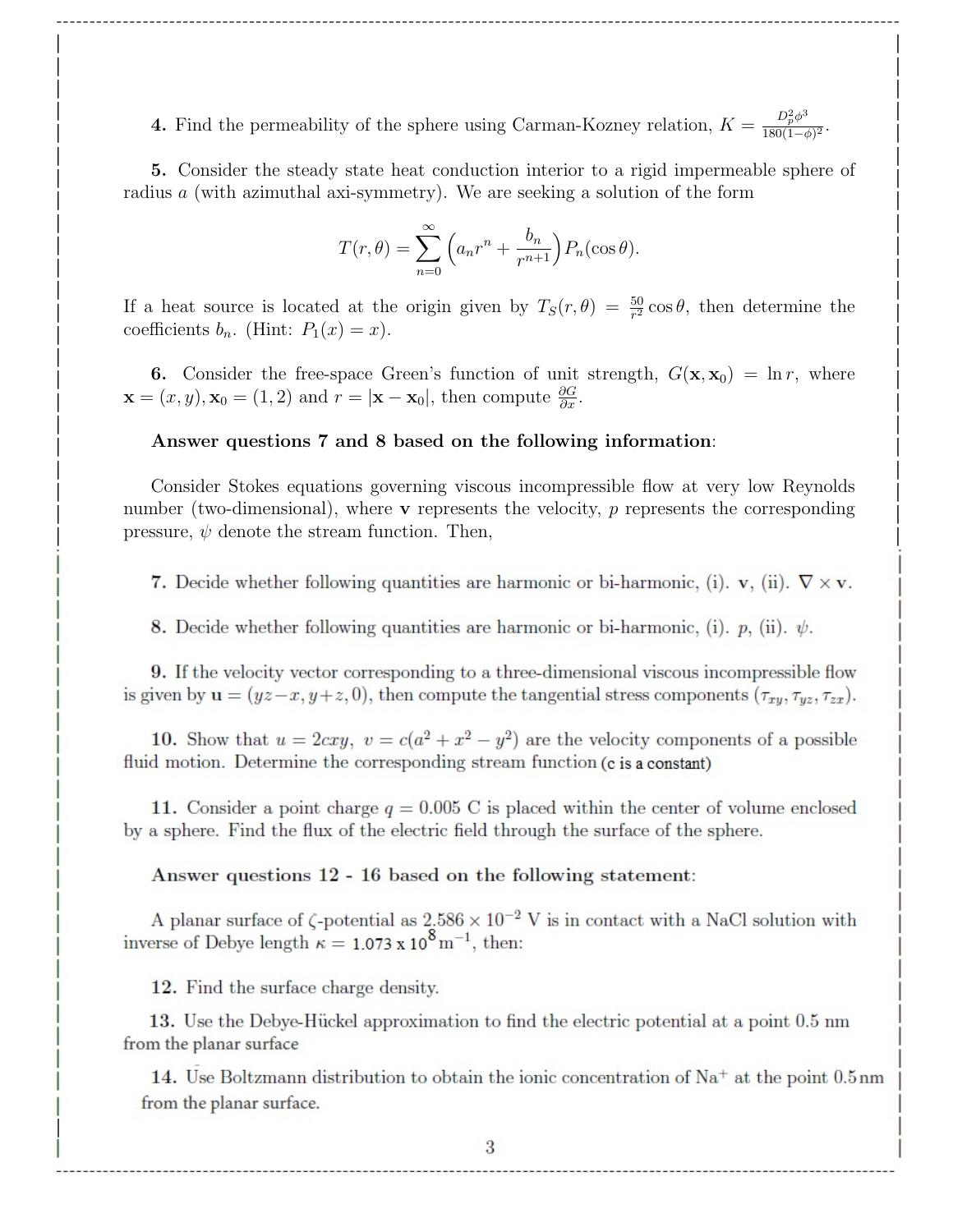15. Calculate the ionic concentration of Cl<sup>−</sup> at the point 0.5 nm form the planar surface | | | when the ions obey the Boltzmann distribution.

| |

| |

| |

------------------------------------------------------------------------------------------------------------------------------- | | | | | | | |

16. Find the charge density at the point 0.5nm from the planar surface.

#### | Answer questions 17 and 18 for the problem:

Consider a combined electroosmosis and pressure driven flow of  $1 \text{ mol/m}^3$  NaCl electrolyte solution in a slit microchannel of half channel height  $h = 50$  nm under the influence of an external electric field of  $10^4$  V/m acting along the axis of the channel with a constant pressure gradient  $\left(\frac{dp}{dx}\right)$  along the length of the channel. Consider the mid-plane of the microchannel as the x-axis. The wall  $\zeta$ -potential is 0.1 V. | |

| 17. Calculate the Debye length.

18. Find the axial velocity, u at  $y = 5$  nm when the constant axial pressure gradient is  $\frac{dp}{dx} = -0.36 \text{ Pa/m}.$  $\frac{dp}{dt} = -0.36 \text{ Pa/m}.$  $\frac{1}{2}$  and  $\frac{1}{2}$  are the set of  $\frac{1}{2}$  and  $\frac{1}{2}$  and  $\frac{1}{2}$  are the set of  $\frac{1}{2}$  and  $\frac{1}{2}$  and  $\frac{1}{2}$  are the set of  $\frac{1}{2}$  and  $\frac{1}{2}$  and  $\frac{1}{2}$  and  $\frac{1}{2}$  and  $\frac{1}{2}$  and  $\frac{1}{$ 

| |

19. A spherical particle of radius a=10 nm with surface potential  $\zeta = 0.02586$  V is suspended in a non-conducting liquid i.e., inverse Debye length  $\kappa$  is such that  $\kappa a \ll 1$ . Find the electrophoretic velocity due to an externally imposed electric field  $E_0 = 100 \text{ V/m}$ .

| |

| |

| **20.** Consider the boundary value problem (BVP)

$$
(1+x^2)\frac{d^2y}{dx^2} + 4x\frac{dy}{dx} + 2y = 2, \quad y(0) = 0, \quad y(1) = 1/2
$$

Derive the discretized form of the BVP by using a central difference scheme when the step size  $h = 1/3$ . | | | Derive the discretized form of the BVP by using a central difference scheme when the  $\text{step size } n = 1/3.$ 

SECTION-III  $[8 X 5 = 40 marks]$ | |  $\text{SECIION-III}$   $[8 \text{ A } 5 = 40 \text{ marks}]$ 

,

|<br>
1. Consider a flow through porous medium that is governed by the extended Brinkman equation 1. Consider a now enough porous incurant end is governed by the executed Drimman  $\partial u$   $\partial u$   $\partial u$   $\partial u$   $\partial u$   $\partial u$   $\partial u$   $\partial u$   $\partial u$   $\partial u$   $\partial u$   $\partial u$   $\partial u$   $\partial u$   $\partial u$   $\partial u$   $\partial u$   $\partial u$   $\partial u$   $\partial u$   $\partial u$   $\partial u$   $\partial u$   $\partial u$   $\partial u$   $\partial u$   $\partial u$   $\partial u$   $\partial u$   $\partial u$   $\partial u$   $\partial u$   $\partial u$   $\partial u$   $\partial u$   $\partial u$   $\partial u$ 

$$
\rho \left( \frac{\partial \mathbf{u}}{\partial t} + \mathbf{u} . \nabla \mathbf{u} \right) = -\nabla p + \mu \nabla^2 \mathbf{u} - \frac{\mu \mathbf{u}}{K},
$$

where  $\mathbf{u} = (u, v)$  represent the velocity. In order to non-dimensionalize, the following dimensionless variables are used: | | where  $\mathbf{u} = (u, v)$  represent the velocity. In order to non-dimensionalize, the following dimen- $\blacksquare$ 

$$
x' = \frac{x}{L}, y' = \frac{y}{L}, t' = \frac{\mu t}{\rho L^2}, u' = \frac{u}{U}, v' = \frac{v}{U}, p' = \frac{p}{\rho U^2}, Da = \frac{K}{L^2}.
$$

If x-component of the above governing equation is given by

$$
\alpha \frac{\partial u'}{\partial t'} + \beta \left( u' \frac{\partial u'}{\partial x'} + v' \frac{\partial u'}{\partial y'} \right) = -\frac{1}{\Lambda} \frac{\partial p'}{\partial x'} + \left( \frac{\partial^2 u'}{\partial x'^2} + \frac{\partial^2 u'}{\partial y'^2} \right) - \gamma u',
$$

------------------------------------------------------------------------------------------------------------------------------